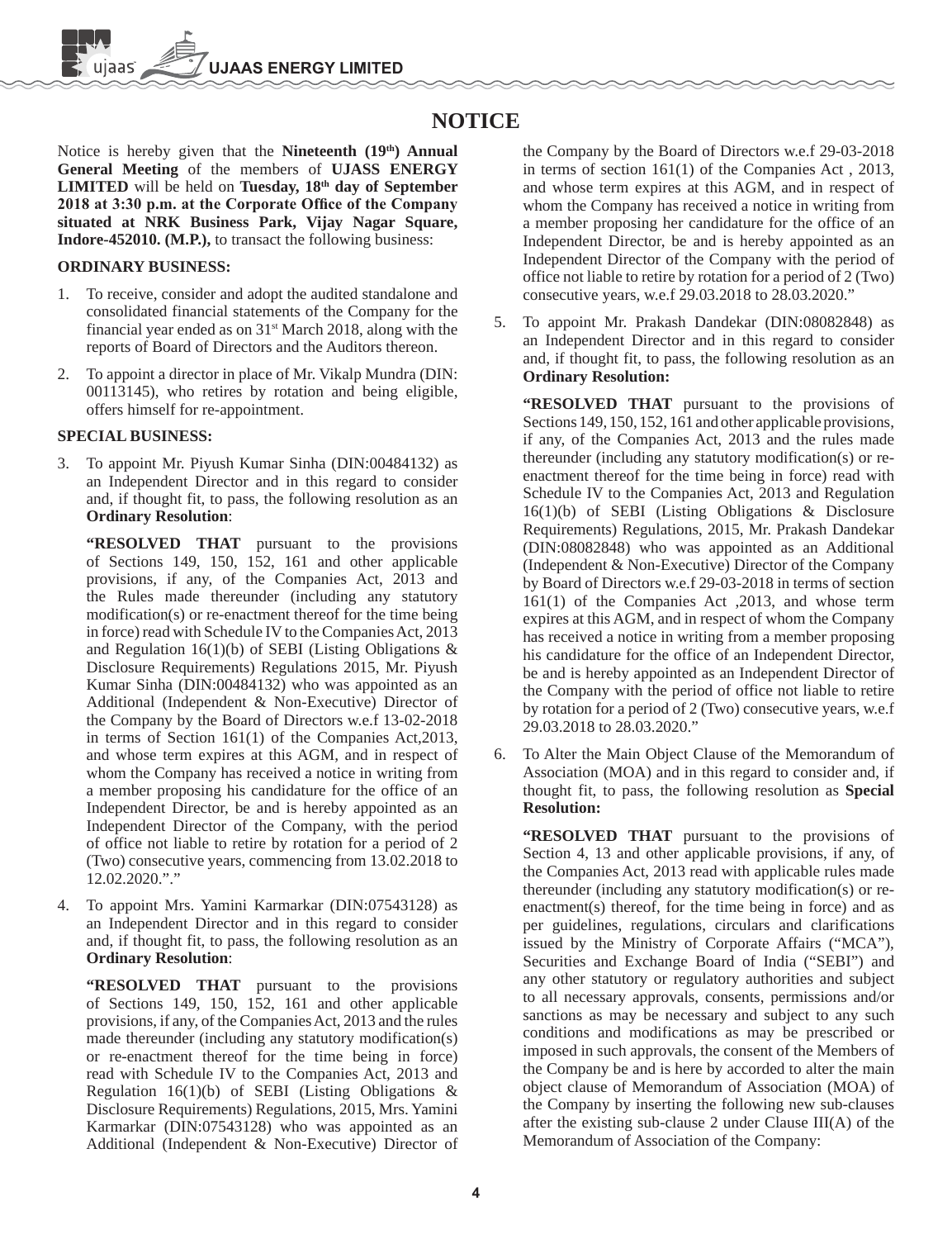uiaas

- 3. To carry on business of manufacturing, installations, commissioning, supply, trading of charging station for electric vehicles using electricity generated through solar energy or any other renewable or nonrenewable sources of energy.
- 4. To carry on the business of manufacturing, Trading, fleet operating, leasing and renting of all
	- a. Electric Vehicle i.e., two, three, four and multi wheeler including Electric bicycle, E-cart, Electric Cars, Electric Buses, Electric heavy weight Vehicles that can be charged through Solar Energy or Electricity generated through any renewable / non-renewable source of Power and
	- b. Spare Parts thereof inclusive of any equipment (like motors, controllers, Power trains, Batteries or any advanced energy storage devices like lithium ion battery, super capacitors, fly wheel, GPS systems and its variants which can store energy in form of Electrical, Chemical and Mechanical form like battery, capacitor, fly wheel, & its variants.
- 5. To carry on business such as import, export, relicenses, periodic inspections of swapping /charging station of all kinds of electric vehicles & batteries and to provide fleet services.

 "**RESOLVED FURTHER THAT** Mr. Anurag Mundra and Mr. Vikalp Mundra, Jt. Managing Directors and Ms. Shilpi Singh, Company Secretary of the Company be and are hereby jointly and / or severally authorized to do all such acts, deeds and things as may be necessary for giving effect to this resolution, whether incidental or ancillary thereto."

7. To offer, create, issue and allot securities up to an aggregate amount of ` 500 crores and in this regard to consider and, if thought fit, to pass, the following resolution as a **Special Resolution**.

"**RESOLVED THAT** pursuant to the provisions of Section 42, 62 and other applicable provisions, if any, of the Companies Act, 2013 read with the Companies (Share Capital and Debentures) Rules, 2014 and all other applicable Rules made there under (including any amendments thereto or re-enactment thereof) and pursuant to the provisions of Securities and Exchange Board of India (Issue of Capital and Disclosure Requirements) Regulations, 2009, (SEBI ICDR Regulations), as amended from time to time and subject to all the other rules, regulations, guidelines, notifications and circulars prescribed by the Securities and Exchange Board of India ("SEBI"),the applicable provisions of the Foreign Exchange Management Act, 1999 as amended ("FEMA"), and regulations made there under including the Foreign Exchange Management (Transfer or issue of Security by a Person Resident Outside India) Regulations, 2000, as amended from time to time, and the Issue of Foreign

Currency Convertible Bonds and Ordinary Shares (through Depository Receipt Mechanism) Scheme, 1993, and the enabling provisions of the Memorandum and Articles of Association of the Company and the SEBI (Listing Obligations & Disclosure Requirements) Regulations, 2015, and in accordance with the applicable regulations and/ or guidelines issued by any other competent authorities and/ or clarifications issued thereon, from time to time and subject to all such approvals, consents, permissions and/or sanctions as may be necessary from the Securities and Exchange Board of India (SEBI), the stock exchanges, the Foreign Investment Promotion Board, the Reserve Bank of India (RBI), the Ministry of Finance, the Ministry of Industry, the Ministry of Commerce and such other ministries / departments of the Government of India, and all such other authorities or institutions as may be required, and subject to such conditions as may be prescribed by any of them while granting any such approval, consent, permission, and/or sanction, as may be agreed to by the Board of Directors of the Company (the Board, which term shall be deemed to include the Management Committee of the Board constituted or any other committee which may be constituted to exercise its powers including the powers conferred here under), the consent, authority and approval of the Members of the Company be and is hereby accorded to the Board to offer, create, issue and allot (including any provisions for allotment on firm/competitive basis as may be permitted) from time to time, in one or more tranches, in the course of domestic/international offerings, with or without an over-allotment option, whether rupee denominated or denominated in foreign currency, such number of equity shares, non-convertible debentures, convertible debentures subject to SEBI guidelines, Foreign Currency Convertible Bonds (FCCBs), Global Depository Receipts (GDRs) or American Depository Receipts (ADRs), convertible warrants or any other instrument convertible into any class of equity shares or any combination thereof through Further Public Offer, Rights Issue, Preferential Offer, Private Placement or through Commercial paper subject to guidelines issued by Reserve Bank of India for such an issue, as may be deemed fit by the Board in one or more tranches, to all eligible investors including but not limited to members, promoters, directors or their relatives/ associates, Indian public, Bodies Corporate, employees, Qualified Institutional Buyers, Mutual Funds, Venture Capital Funds, Banks and other institutional investors, Non-Resident Indians, Overseas Corporate Bodies, Foreign Institutional Investors, Foreign Venture Capital Investors, Foreign Nationals, etc up to an aggregate amount of

` 500 crores (Rupees Five Hundred Crores) (or equivalent thereof in one or more foreign currency), inclusive of premium of such issue and allotment of securities may be made in one or more tranches, in such manner and on such terms and conditions as may be determined by the Board at the time of the issue and allotment of such securities and such Securities may be issued at a discount of up to 5% (or more as may be prescribed under SEBI Regulations), on the price determined in accordance with the pricing formula."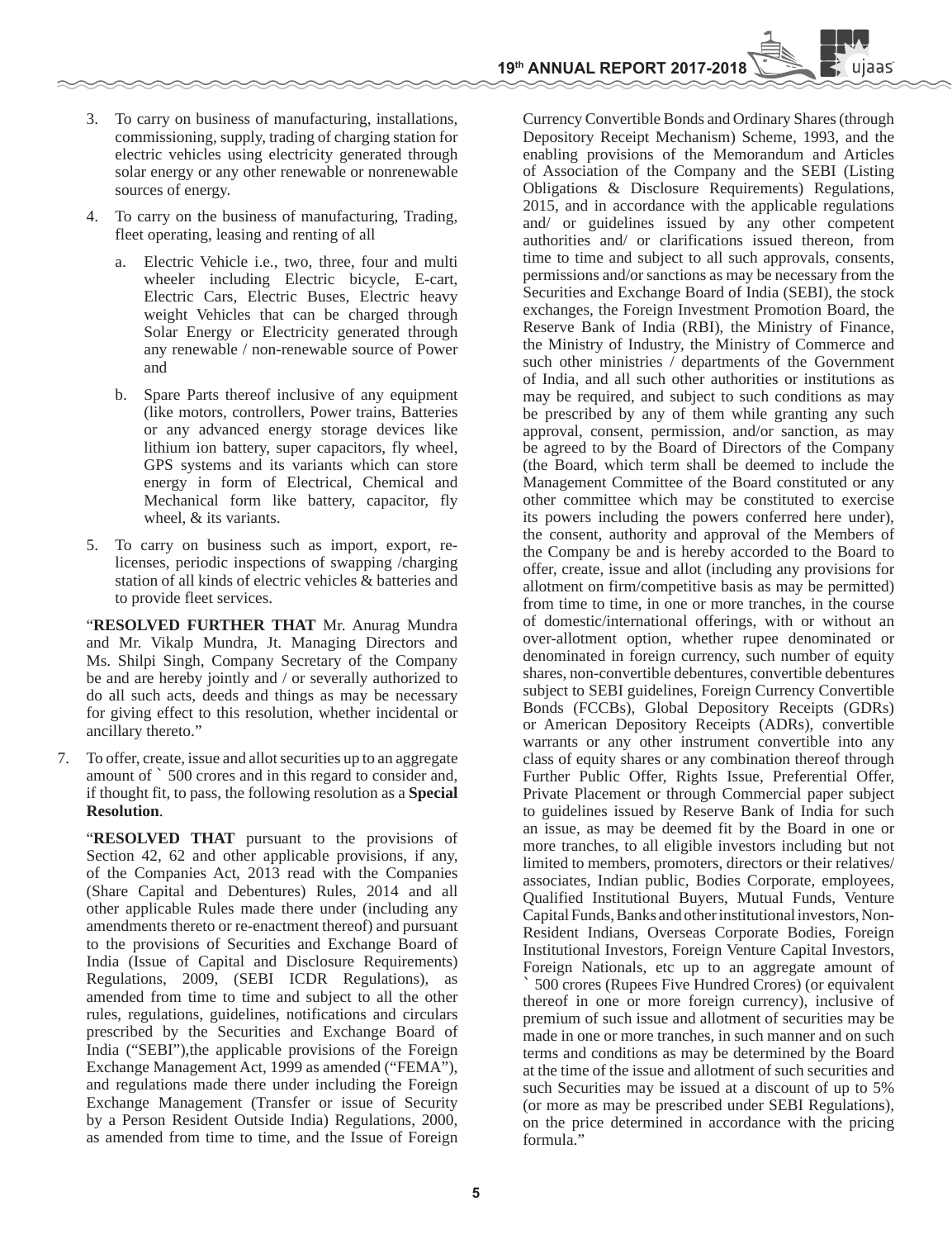**"RESOLVED FURTHER THAT** the Board be and is hereby authorized to issue and allot such number of equity shares as may be required to be issued and allotted upon conversion or exchange of the Securities as may be necessary in accordance with the terms of the offering, all such shares ranking pari passu with the existing equity shares of the Company in all respects including dividend and the equity shares / Securities to be so offered, issued and allotted shall be subject to the provisions of the Memorandum and Articles of Association of the Company."

 **"RESOLVED FURTHER THAT** the relevant date for determining the pricing of the equity shares (or of the underlying equity shares) proposed to be issued, in accordance with the provisions of the SEBI Regulations shall be, in case of issuance of equity shares of the Company, the date of the meeting in which the Board of the Company or the Committee of Directors duly authorized by the Board of the Company decides to open the proposed issue and in case of issuance of convertible securities which are convertible/ exchangeable into equity shares of the Company at a later date either the date of the meeting in which the Board decides to open the issue of such convertible securities or the date on which the holders of such convertible securities become entitled to apply for equity shares of the Company."

 **"RESOLVED FURTHER THAT** the allotment of Securities or a combination of Securities shall be completed within a period of twelve months from the date of passing of this resolution or such other time as may be allowed under SEBI Regulations and further the Securities shall not be eligible to be sold for a period of twelve months from the date of allotment except on a recognized stock exchange or as prescribed under SEBI Regulations."

 **"RESOLVED FURTHER THAT** the number and/or conversion price in relation to equity shares that may be issued and allotted on conversion, if any, of the Securities that may be issued through the 'Qualified Institutions Placement' in accordance with the SEBI Regulations and also through Foreign Currency Convertible Bonds (FCCBs), Global Depository Receipts (GDRs) or American Depository Receipts (ADRs), shall be appropriately adjusted for corporate actions such as bonus issue, rights issue, split and consolidation of share capital, merger, demerger, transfer of undertaking, sale of division or any such capital or corporate restructuring."

 **"RESOLVED FURTHER THAT** without prejudice to the generality of the above, subject to applicable laws and subject to approval, consents, permissions, if any of any governmental body, authority or regulatory institution including any conditions as may be prescribed in granting such approval or permissions by such governmental authority or regulatory institution, the aforesaid Securities

may have such features and attributes or any terms or combination of terms that provide for the trade-ability and free transfer ability thereof in accordance with the prevailing practices in the capital markets including but not limited to the terms and conditions for issue of additional Securities and the Board be and is hereby authorized in its absolute discretion in such manner as it may deem fit, to dispose of such Securities that are not subscribed, subject to applicable law."

 **"RESOLVED FURTHER THAT** the Board be and is hereby authorized to appoint the lead managers, underwriters, guarantors, depositories, custodians, registrars, stabilizing agent, escrow banks, trustees, bankers, advisors and all such agencies and intermediaries as may be involved or concerned in such offerings of the Securities and to remunerate them by way of commission, brokerage, fees or the like and also to enter into and execute all such arrangements, agreements, memorandum, documents, etc. with Lead Manager(s) and to seek the listing of such securities."

**"RESOLVED FURTHER THAT** the Board be and is hereby authorized to form a Fund Raising Committee of the Board and to delegate all or any of its power to the Fund Raising Committee of the Board to give effect to the aforesaid resolutions and is authorized to take such steps and to do all such acts, deeds, matters and things and accept any alterations or modification(s) as they may deem fit and proper and give such directions as may be necessary to settle any question or difficulty that may arise in regard to issue and allotment of equity shares and / or Securities."

 **"RESOLVED FURTHER THAT** Mr. Anurag Mundra and Mr. Vikalp Mundra, Jt. Managing Directors and Ms. Shilpi Singh, Company Secretary of the Company be and are hereby jointly and / or severally authorized to do all such acts, deeds and things as may be necessary for giving effect to this resolution, whether incidental or ancillary thereto."

#### **By Order of the Board of Directors**

|                 | <b>Shilpi Singh</b>      |
|-----------------|--------------------------|
| Place: Indore   | <b>Company Secretary</b> |
| Date:13.08.2018 | <b>ACS No: 35225</b>     |

#### **Regd. Office:**

Survey No. 211/1, Opp. Sector- C & Metalman, Sanwer Road Industrial Area, Indore- 452015. (M.P.) Tel.: 0731-4715300; Fax: 0731-4715344 Website: www.ujaas.com CIN: L31200MP1999PLC013571 E-mail: info@ujaas.com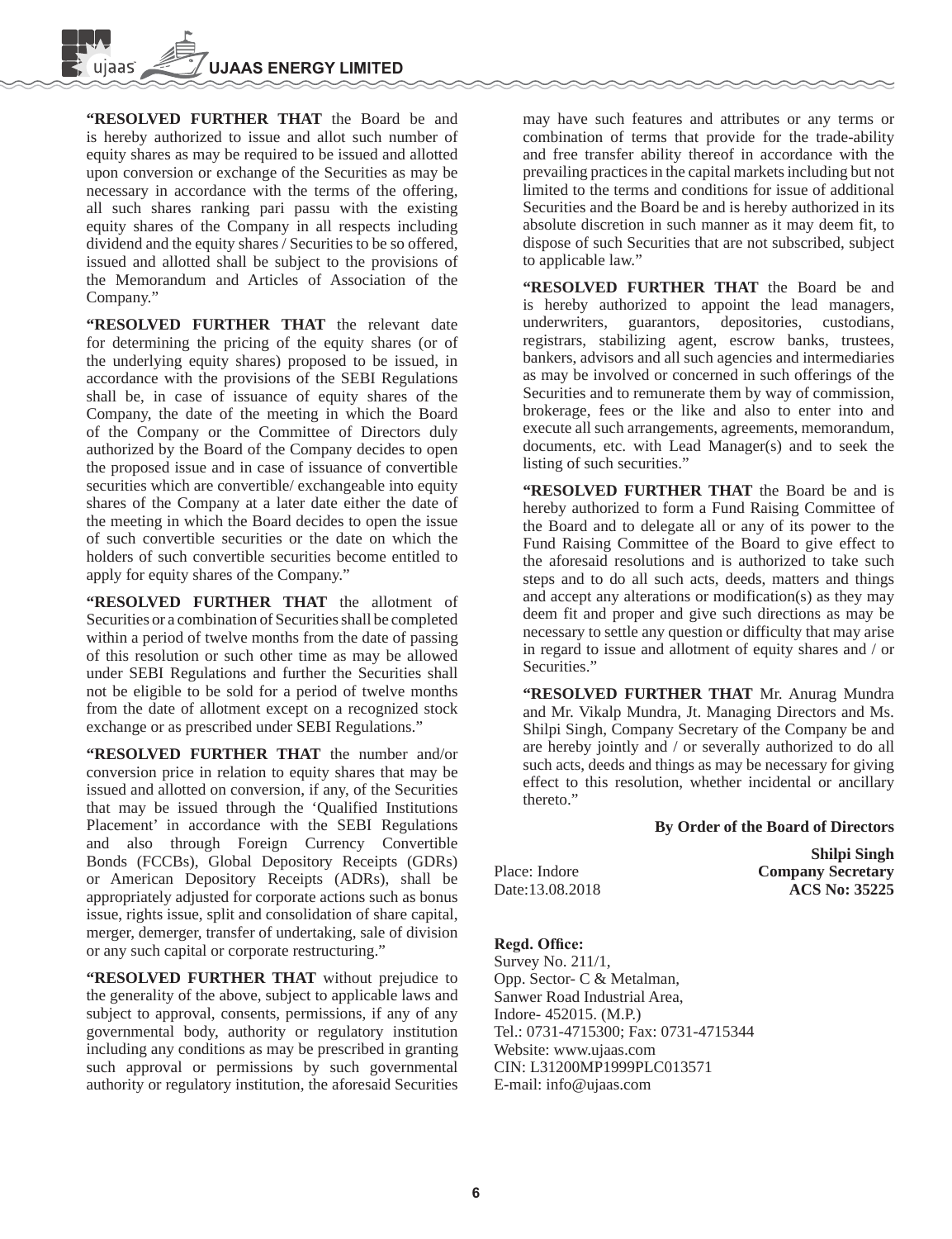#### **NOTES:**

- 1. An Explanatory Statement pursuant to Section 102 of the Companies Act, 2013 relating to the Special Business to be transacted at the Annual General Meeting (AGM) is annexed hereto.
- **2. A MEMBER ENTITLED TO ATTEND AND VOTE AT THE ANNUAL GENERAL MEETING IS ENTITLED TO APPOINT A PROXY TO ATTEND AND VOTE ON POLL INSTEAD OF HIMSELF/ HERSELF AND THE PROXY NEED NOT BE A MEMBER OF THE COMPANY**.

 Pursuant to Section 105(1) of the Companies Act, 2013, read with Rule 19 of Companies (Management and Administration) Rules, 2014 a person can act as a proxy on behalf of Members not exceeding 50(fifty) in number and holding in aggregate not more than 10(ten) percent of the total share capital of the Company carrying voting rights. In the case of a Member holding more than 10(ten) percent of the total share capital of the Company carrying voting rights, may appoint a single person as proxy and such a person shall not act as a proxy for any other person or shareholder. The holder of proxy shall prove his identity at the time of attending the meeting.

- 3. Proxy form duly stamped and executed in order to be effective, must reach the registered office of the Company not less than 48 hours before the time of commencement of the Annual General Meeting. Proxy form for the AGM is enclosed.
- The Members/Representative/ Proxy(s) are requested to bring attendance slip, as enclosed, duly filled in, together with their copy of the notice convening the Annual General Meeting.
- 5. In case of joint holders attending the Meeting, only such joint holder who is higher in order of names will be entitled to vote.
- 6. Corporate members intending to send their authorized representatives to attend the meeting are requested to send to the Company a certified copy of the Board resolution pursuant to Section 113 of the Companies Act, 2013 authorizing their representative to attend and vote on their behalf at the meeting.
- 7. All documents referred to in the above notice and explanatory statement are available for inspection at the registered office of the Company on all working days (except Saturday, Sundays and Public holidays) during working hours upto the date of the Annual General Meeting.
- 8. M/s Smak & Co., Chartered Accountants, Indore (Firm Reg. No 020120C) have been acting as the Statutory Auditors of the Company since conclusion of the  $18<sup>th</sup>$ Annual General Meeting (AGM) of the Company held on 19th September, 2017. They were appointed for a period of five consecutive years commencing from the conclusion of the 18th Annual General Meeting till the conclusion of

the 23rd Annual General Meeting of the Company, subject to ratification by the members of the Company at every Annual General Meeting.

uiaas`

 Pursuant to notification of certain sections of Companies (Amendment) Act, 2017, on May 07, 2018, the requirement of ratification of auditors by the members is no longer required. Taking into consideration this recent amendment, the annual ratification will not be sought from this year onwards.

- 9. The Register of Directors and Key Managerial Personnel and their shareholding maintained under Section 170 of the Companies Act, 2013, the Register of Contracts or arrangements in which Directors are interested under Section 189 of the Companies Act, 2013 will be available for inspection by the Members at the AGM.
- 10. The Register of Members and Share Transfer Books of the Company will remain closed from Wednesday, September 12, 2018 to Tuesday, September 18, 2018 (both days inclusive) for the purpose of Annual General Meeting.
- 11. Members are requested to forward their queries on the subjects to the Company Secretary at the Corporate Office Address or mail at cs@ujaas.com at least 10 days in advance so as to enable the Company to furnish information/ replies/clarification at the Annual General Meeting.
- 12. Pursuant to section 72 of the Companies Act, 2013 and with Rule 19(1) of the Companies (Share Capital and Debentures) Rules, 2014, Members holding shares in physical form and desirous of making a nomination in respect of their shareholding in the Company are requested to submit the details to the Registrar and Share Transfer Agent or the Secretarial Department of the Company at its Registered Office, in prescribed Form SH-13. Members holding shares in demat form may contact their Depository participants for recording the same.
- 13. In all correspondence with the Company or with its Registrar & Share Transfer Agent members are requested to quote their folio number and in case the shares are held in dematerialized form, they must quote their Client ID Number and DPID Number.
- 14. To support the 'Green Initiation, the Members who have not registered their e-mail addresses are requested to register the same with their Depositories or with our Registrar "Bigshare Services Pvt. Ltd." Regd. Off: 1<sup>st</sup> Floor Bharat Tin Works Building, Opp. Vasant Oasis Makwana Road, Marol, Andheri East Mumbai 400059, Maharashtra. Email: investor@bigshareonline.com
- 15. Members holding shares in electronic form are requested to intimate immediately any change/correct in their address or bank mandates to their Depository Participants with whom they are maintaining their demat accounts. Members holding shares in physical form are requested to advise any change in their address or bank mandates immediately to the Company / Registrar.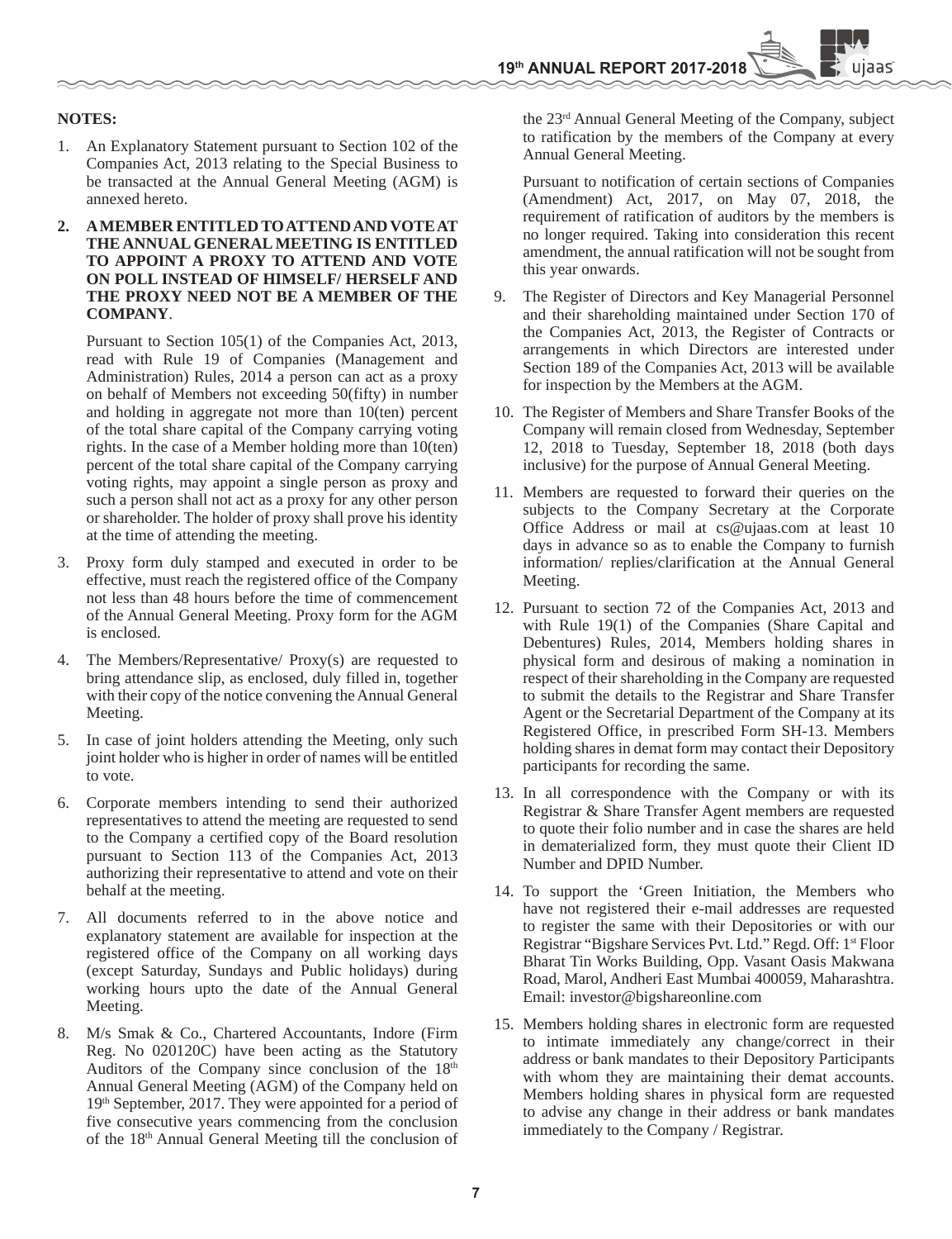- 16. The copy of the Notice along with the Annual Report is being sent through electronic mode to all the members whose email address are registered with the Company/ Depository Participants(s) unless any member has requested for a physical copy of the same. For members who have not registered their email address, physical copies of the Annual Report are being sent in the permitted mode.
- 17. The Details as required under Regulation 36(3) of the SEBI (Listing Obligations and Disclosure Requirements) Regulations, 2015 ("the SEBI (LODR) Regulations", 2015), of the persons seeking appointment /re-appointment as Director under Item No. 2, 3, 4 & 5 of the Notice, is also annexed and forms part of this Notice.
- 18. Non-resident Indian shareholders are requested to inform about the change in the residential status on return to India with other details like particulars of their bank account maintained in India with complete name, branch, account type, account number and address of the bank with pin code number, if not furnished earlier for permanent settlement to our Share Transfer Agent or the concerned Depository Participant, as the case may be, immediately.
- 19. The Securities and Exchange Board of India (SEBI) has mandated the submission of Permanent Account Number (PAN) by every participant in securities market. Members holding shares in electronic form are, therefore, requested to submit their PAN to their Depository Participants with whom they are maintaining their demat accounts. Members holding shares in physical form can submit their PAN to the Company / Registrar.
- 20. The Investors who have not yet encashed / claimed the Dividend, are requested to encash /claim the Dividend immediately. In terms of Section 124 of the Companies Act, 2013, the Company shall be required to transfer the unclaimed/unpaid Dividend of the Company on the expiry of seven years from the date it became due for payment to the "Investor Education and Protection Fund" and subsequently the shareholders shall not have any right to claim the said refund from the Company or from the said Fund. The Company has uploaded the details of unpaid and unclaimed dividend lying with the Company as on September 19, 2017 (date of last Annual General Meeting) on the website of the Company at http://ujaas. com/unclaimed-dividend/.
- 21. The details of the Un-encashed/Un-claimed abovementioned Dividend are as under:

| <b>Financial Year</b> | Unclaimed/<br>un-encashed<br>Dividend amount Education and<br>as on 31.03.2018<br>$(A$ mount in $\dot{\ }$ ) | Due date of<br>transfer to Investor<br><b>Protection Fund</b> |
|-----------------------|--------------------------------------------------------------------------------------------------------------|---------------------------------------------------------------|
| 2012-13               | 5,648.50                                                                                                     | 18 <sup>th</sup> September, 2019                              |
| (Interim Dividend)    |                                                                                                              |                                                               |
| 2012-13               | 1,41,740.40                                                                                                  | 31 <sup>st</sup> August, 2020                                 |
| (Final Dividend)      |                                                                                                              |                                                               |

| <b>Financial Year</b>             | Unclaimed/<br>un-encashed<br>Dividend amount Education and<br>as on 31,03,2018<br>(Amount in ' ) | Due date of<br>transfer to Investor<br><b>Protection Fund</b> |
|-----------------------------------|--------------------------------------------------------------------------------------------------|---------------------------------------------------------------|
| 2013-14<br>(Final Dividend)       | 2,82,919.00                                                                                      | $01st$ November, 2021                                         |
| 2014-15<br>(Final Dividend)       | 96,550.95                                                                                        | 29th October, 2022                                            |
| $2015 - 16$<br>(Interim Dividend) | 67,429.17                                                                                        | 15 <sup>th</sup> April, 2023                                  |
| 2016-17<br>(Final Dividend)       | 65,678.70                                                                                        | 25 <sup>th</sup> October, 2024                                |

22. In compliance with Section 108 of the Companies Act, 2013, Rule 20 of the Companies (Management and Administration) Rules, 2014, substituted by the Companies (Management and Administration) Amendment Rules, 2015, and Regulation 44 of the SEBI (LODR) Regulations, 2015, the Company has provided a facility to the members to exercise their votes electronically through electronic voting service facility arranged by **Central Depository Services (India) Limited (CDSL)**. The facility for voting, through Ballot Paper, will be also made available at the AGM and the members attending the AGM who have not already cast their votes by remote e-voting shall be able to exercise their right at the AGM through ballot paper. Members who have cast their votes by remote e-voting prior to the AGM may attend the AGM but shall not be entitled to cast their votes again. The instructions for e-voting are annexed to the Notice.

## **PROCEDURE FOR REMOTE-EVOTING**

## **The instructions for shareholders voting electronically are as under:**

- (i) The voting period begins on Saturday,  $15<sup>th</sup>$  September 2018 at 9.00 a.m. and ends on Monday,  $17<sup>th</sup>$  September 2018 at 5.00 p.m. During this period shareholders' of the Company, holding shares either in physical form or in dematerialized form, as on the cut-off date (record date) Wednesday, 12<sup>th</sup> September 2018 may cast their vote electronically. The e-voting module shall be disabled by CDSL for voting thereafter.
- (ii) The shareholders should log on to the e-voting website www.evotingindia.com.
- (iii) Click on Shareholders / Members
- (iv) Now Enter your User ID
	- a. For CDSL: 16 digits beneficiary ID,
	- b. For NSDL: 8 Character DP ID followed by 8 Digits Client ID,
	- c. Members holding shares in Physical Form should enter Folio Number registered with the Company.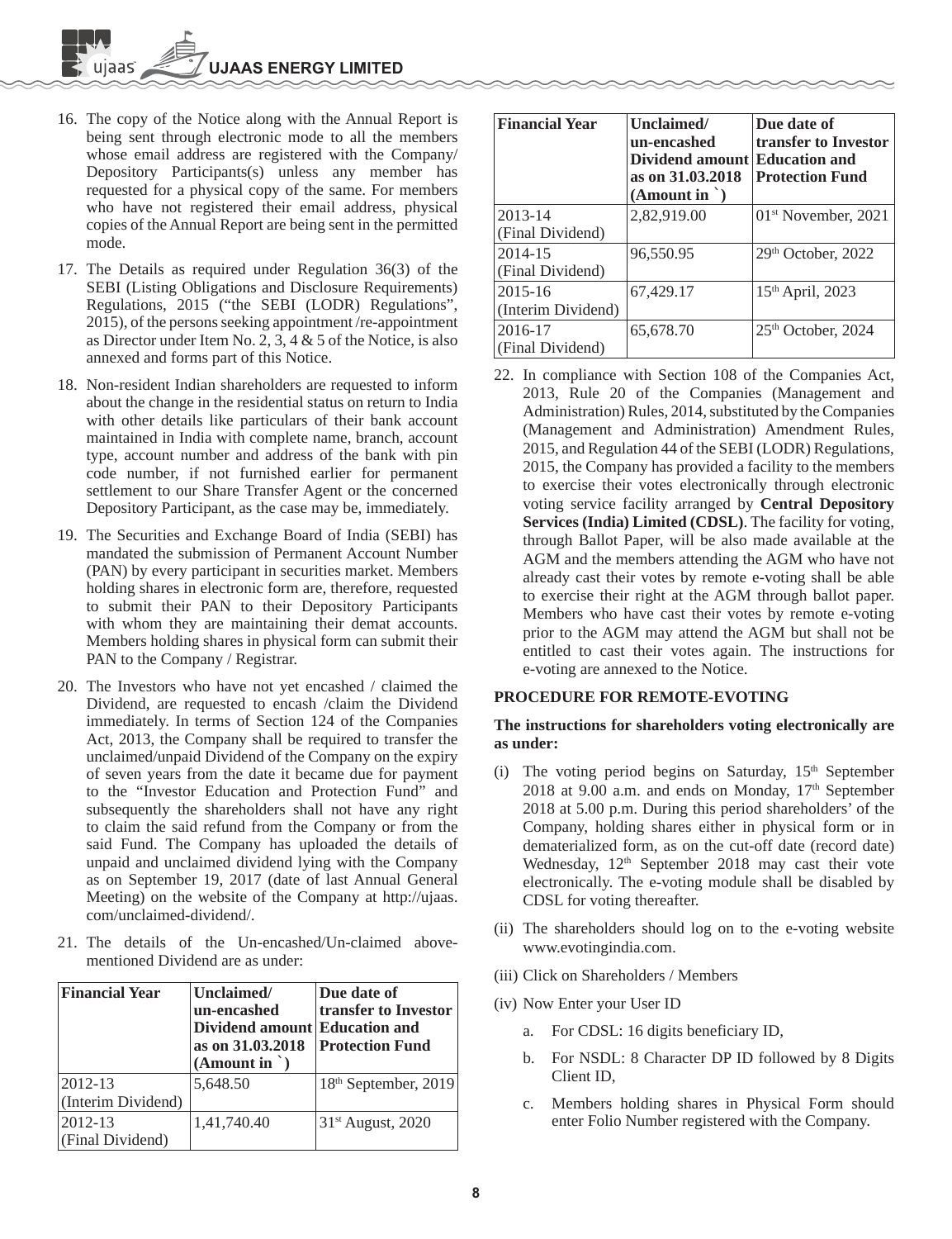- (v) Next enter the Image Verification as displayed and Click on Login.
- (vi) If you are holding shares in demat form and had logged on to www.evotingindia.com and voted on an earlier voting of any company, then your existing password is to be used.
- (vii) If you are a first time user follow the steps given below:

|                                                              | For Members holding shares in Demat<br><b>Form and Physical Form</b>                                                                                                                                                                                                                    |
|--------------------------------------------------------------|-----------------------------------------------------------------------------------------------------------------------------------------------------------------------------------------------------------------------------------------------------------------------------------------|
| PAN                                                          | Enter your 10 digit alpha-numeric PAN issued<br>by Income Tax Department (Applicable for<br>both demat shareholders as well as physical<br>shareholders)                                                                                                                                |
|                                                              | Members who have not updated their<br>PAN with the Company/Depository<br>Participant are requested to use the first<br>two letters of their name and the 8 digits<br>of the sequence number in the PAN field.                                                                           |
|                                                              | In case the sequence number is less than<br>8 digits enter the applicable number of<br>0's before the number after the first two<br>characters of the name in CAPITAL<br>letters. Eg. If your name is Ramesh<br>Kumar with sequence number 1 then<br>enter RA00000001 in the PAN field. |
| Dividend<br><b>Bank Details</b><br>OR Date of<br>Birth (DOB) | Enter the Dividend Bank Details or Date of<br>Birth (in dd/mm/yyyy format) as recorded<br>in your demat account or in the company<br>records in order to login.                                                                                                                         |
|                                                              | If both the details are not recorded<br>with the depository or company please<br>enter the member id / folio number<br>in the Dividend Bank details field as<br>mentioned in instruction (iv).                                                                                          |

- (viii) After entering these details appropriately, click on "SUBMIT" tab.
- (ix) Members holding shares in physical form will then directly reach the Company selection screen. However, members holding shares in demat form will now reach 'Password Creation' menu wherein they are required to mandatorily enter their login password in the new password field. Kindly note that this password is to be also used by the demat holders for voting for resolutions of any other company on which they are eligible to vote, provided that company opts for e-voting through CDSL platform. It is strongly recommended not to share your password with any other person and take utmost care to keep your password confidential.
- (x) For Members holding shares in physical form, the details can be used only for e-voting on the resolutions contained in this Notice.
- (xi) Click on the EVSN of Ujaas Energy Limited on which you choose to vote.
- (xii) On the voting page, you will see "RESOLUTION DESCRIPTION" and against the same the option "YES/ NO" for voting. Select the option YES or NO as desired. The option YES implies that you assent to the Resolution and option NO implies that you dissent to the Resolution.
- (xiii) Click on the "RESOLUTIONS FILE LINK" if you wish to view the entire Resolution details.
- (xiv) After selecting the resolution you have decided to vote on, click on "SUBMIT". A confirmation box will be displayed. If you wish to confirm your vote, click on "OK", else to change your vote, click on "CANCEL" and accordingly modify your vote.
- (xv) Once you "CONFIRM" your vote on the resolution, you will not be allowed to modify your vote.
- (xvi) You can also take a print of the votes cast by clicking on "Click here to print" option on the Voting page.
- (xvii) If a demat account holder has forgotten the changed login password then Enter the User ID and the image verification code and click on Forgot Password & enter the details as prompted by the system.
- (xviii)**Shareholders can also cast their vote using CDSL's mobile app m-Voting available for android based mobiles. The m-Voting app can be downloaded from Google Play Store. Apple and Windows phone users can download the app from the App Store and the Windows Phone Store respectively. Please follow the instructions as prompted by the mobile app while voting on your mobile.**

#### (xix)**Note for Non – Individual Shareholders and Custodians**

- Non-Individual shareholders (i.e. other than Individuals, HUF, NRI etc.) and Custodian are required to log on to www.evotingindia.com and register themselves as Corporates.
- A scanned copy of the Registration Form bearing the stamp and sign of the entity should be emailed to helpdesk.evoting@cdslindia.com.
- After receiving the login details a Compliance User should be created using the admin login and password. The Compliance User would be able to link the account(s) for which they wish to vote on.
- The list of accounts linked in the login should be mailed to helpdesk.evoting@cdslindia.com and on approval of the accounts they would be able to cast their vote.
- A scanned copy of the Board Resolution and Power of Attorney (POA) which they have issued in favour of the Custodian, if any, should be uploaded in PDF format in the system for the scrutinizer to verify the same.
- (xx) In case you have any queries or issues regarding e-voting, you may refer the Frequently Asked Questions ("FAQs")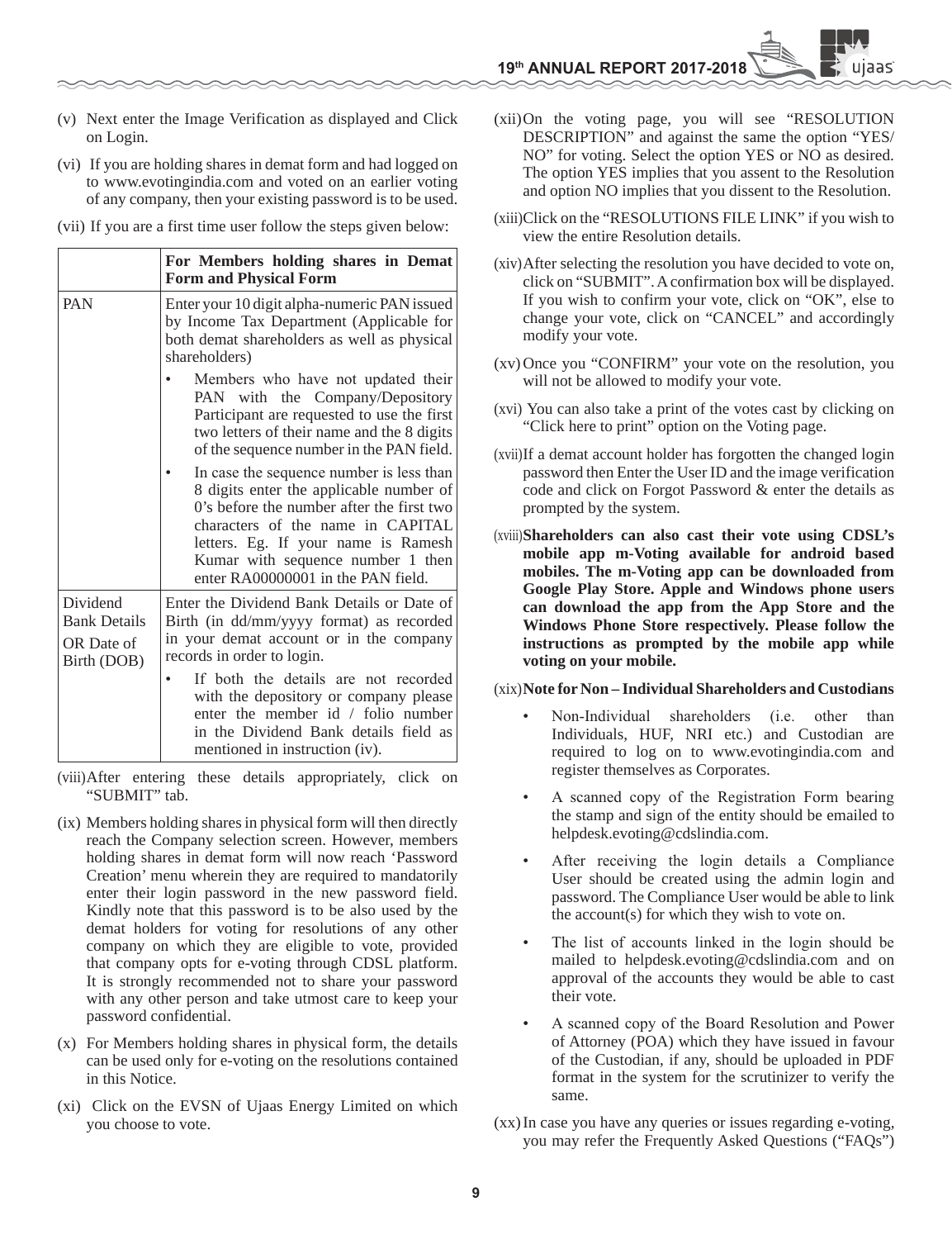and e-voting manual available at www.evotingindia.com, under help section or write an email to helpdesk.evoting@ cdslindia.com.

## **IN CASE OF MEMBERS RECEIVING THE PHYSICAL COPY:**

Please follow all the steps from Sr. No.(i) to (xvii).

## **VOTING AT ANNUAL GENERAL MEETING**

 Facility of voting through Ballot Paper shall also be made available at the meeting. Members

 Attending the meeting, who have not cast their vote by e-voting shall be able to exercise their right of casting vote at the meeting.

- Members who have cast their vote by evoting prior to the meeting may also attend the meeting, but shall not be entitled to vote again at the Annual General Meeting.
- **Members holding shares in physical form are requested to note that as per the recent SEBI circular**  vide Notification No. SEBI/LAD-NRO/ GN/2018/24 released by SEBI on 8<sup>th</sup> June, 2018, except in case of **transmission or transposition of securities, requests for effecting transfer of securities shall not be processed unless the securities are held in the dematerialized form**  with a depository. This shall come into force from  $4<sup>th</sup>$ **December, 2018. Therefore, Members holding shares in physical form are requested to consider converting their holdings to dematerialized form**

## **OTHER INSTRUCTIONS**

- 1. The evoting period commences on Saturday, September 15, 2018 at (9.00 a.m. IST) and ends on Monday, September 17, 2018 at (5.00 p.m. IST). During this period, Members holding shares either in physical form or in dematerialized form, as on Wednesday, September 12, 2018 i.e., cut-off date, may cast their votes electronically. The e-voting module shall be disabled by CDSL for voting thereafter. Once the vote on a resolution is cast by the Member, he/ she shall not be allowed to change it subsequently or cast vote again.
- 2. The Voting rights of Members shall be in proportion to their shares in the paid up equity share capital of the Company as on the cut-off date. A person, whose name is recorded in the register of members or in the register of beneficial owners maintained by the depositories as on the cut-off date only shall be entitled to avail the facility of voting, either through remote evoting or voting at the meeting through poll paper.
- 3. Any person who acquires shares of the Company and becomes a Member of the Company after the dispatch of this Notice of the Annual General Meeting and holds shares as on the cut-off date i.e. Wednesday, September 12, 2018, may obtain the login id and password by sending a request at helpdesk.evoting@cdslindia.com. However, if you are already registered with CDSL for e-voting then you can use your existing user ID and password for casting your

vote. If you have forgotten your password, you may reset your password by using "Forgot User Details / Password" option available on www.evotingindia.co.in

- 4. M/s. Ashish Karodia and Co., Practicing Company Secretary (CP No. 6375, membership no. F6549) has been appointed as the Scrutinizer to scrutinize the evoting process in a fair and transparent manner and to scrutinize the poll at the AGM venue.
- 5. The Scrutinizer shall, immediately after the conclusion of voting at the AGM, first count the votes cast at the meeting, thereafter unblock the votes cast through remote evoting in the presence of atleast two witnesses not in the employment of the Company and make, not later than 48hours of conclusion of the meeting, consolidated Scrutinizer's report of the total votes cast in favor or against, if any, to the Chairman or a person authorized by him in writing who shall countersign the same. The result declared along with the Scrutinizer's Report shall be placed on the Company's website www.ujaas.com and on the website of CDSL www.evotingindia.co.in immediately. The Company shall simultaneously forward the results to the National Stock Exchange of India Limited and BSE Limited, where the shares of the Company are listed.
- 6. For security reasons and for proper conduct of the Meeting, entry to the place of the meeting will be regulated by the Attendance Slip, which is annexed to the Proxy Form. Members / Proxies are requested to bring their Attendance Slip complete in all respects and signed at the place provided and hand it over at the entrance of the Meeting venue. A route map giving directions to reach the venue of the nineteenth AGM is given at the end of the Notice.

## **EXPLANATORY STATEMENT PURSUANT TO SECTION 102 OF COMPANIES ACT, 2013.**

## **Item No. 3:**

Pursuant to the provisions of Section 161(1) of the Companies Act, 2013 read with the Articles of Association of the Company, Mr. Piyush Kumar Sinha (DIN:00484132) was appointed as an Additional Director (under the category of Non-Executive and Independent Director) of the Company by the Board of Directors at its meeting held on February 13, 2018.

In terms of the provisions of Section 161(1) of the Act, Mr. Piyush Kumar Sinha (DIN: 00484132) holds office up to the date of the ensuing Annual General Meeting.

The Company has received a notice in writing from a member of the Company, as prescribed under Section 160 of the Companies Act, 2013, proposing the candidature of Mr. Piyush Kumar Sinha (DIN:00484132) to the office of Director of the Company.

The brief profile of Mr. Piyush Kumar Sinha (DIN: 00484132) as per the requirements of the Companies Act, 2013, and SEBI (LODR), Regulations, 2015 and the rules made thereunder and the Secretarial Standards (SS-2) are given at the end.

In terms of Section 149 and other applicable provisions of the Companies Act, 2013, Mr. Piyush Kumar Sinha being eligible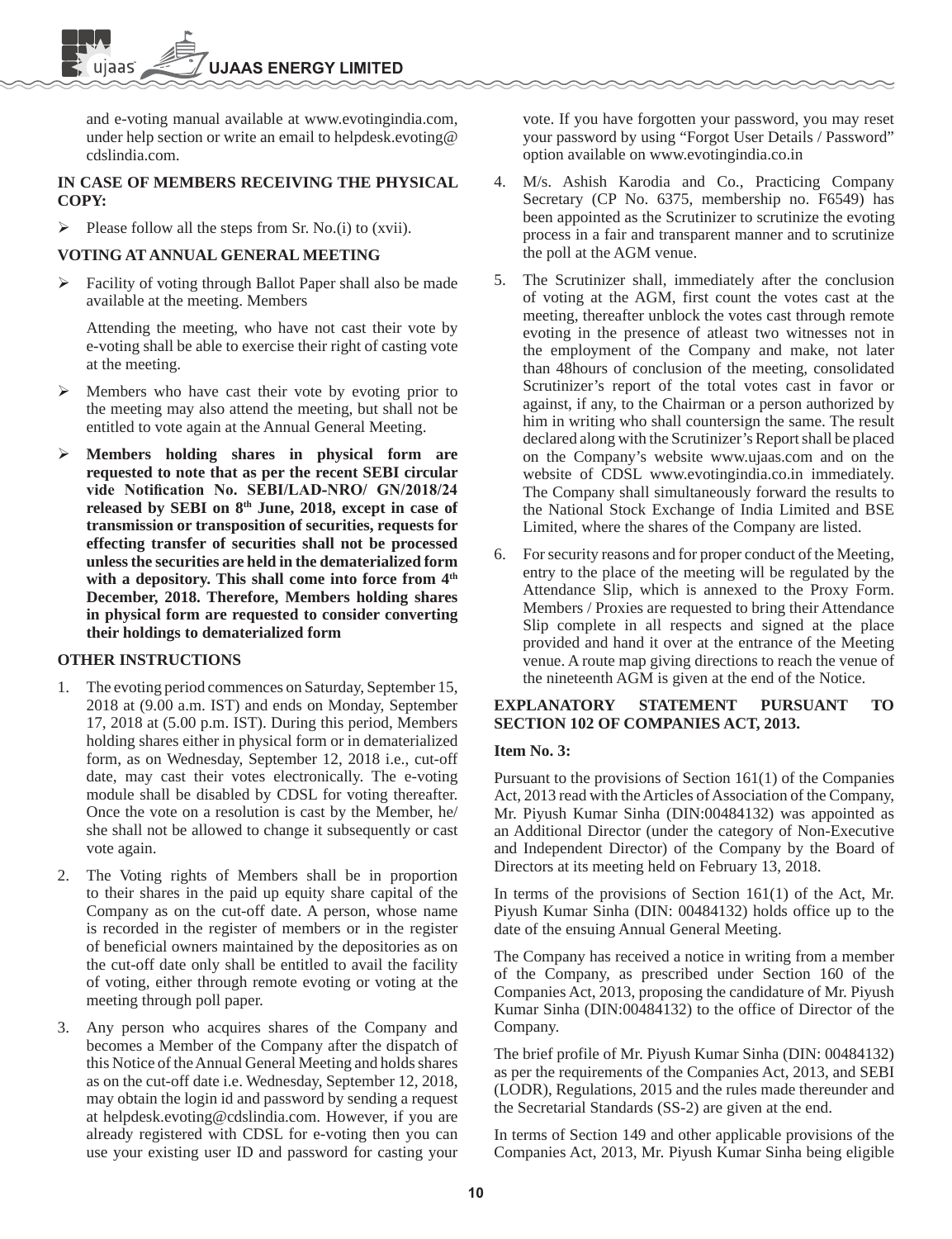and offers himself for appointment, is proposed to be appointed as an Independent Director, not liable to retire by rotation, for a term of two (2) consecutive years up to 12.02.2020.

He has given his consent to act as a Director of the Company, along with a certificate stating that he is not disqualified from being appointed as a Director in the Company in terms of Section 164 of the Companies Act, 2013. Further, he has submitted the declaration as required pursuant to Section 149 (7) of the Act, stating that he meets the criteria of independence as provided under sub section (6) of Section 149.

The Board considers that his experience and expertise would be of immense benefit to the Company and it is desirable to avail services of Mr. Piyush Kumar Sinha (DIN: 00484132) as an Independent Director of the Company.

The Directors of your Company, therefore, recommend the Resolution to be passed as an Ordinary Resolution by the Members.

Except Mr. Piyush Kumar Sinha , none of the Directors and Key Managerial Personnel of the Company and their relatives are, in any way, concerned or interested, financially or otherwise, in passing the resolution as set out at Item Nos. 3 of the Notice.

A copy of appointment letter, declaration of eligibility under Section 149 (7) received from him and other documents are open for inspection at the Registered Office of the Company during normal business hours (09:00 a.m. to 05:00 p.m.) on all working days except Saturdays and Sundays, upto the date of the Annual General Meeting of the Company.

#### **Item No. 4:**

Pursuant to the provisions of Section 161(1) of the Companies Act, 2013 read with the Articles of Association of the Company, Mrs. Yamini Karmarkar (DIN:07543128) was appointed as an Additional Director (under the category of Non-Executive and Independent Director) of the Company by the Board of Directors at its meeting held on March 29, 2018.

In terms of the provisions of Section  $161(1)$  of the Act, Mrs. Yamini Karmarkar (DIN:07543128) holds office up to the date of the ensuing Annual General Meeting.

The Company has received a notice in writing from a member of the Company, as prescribed under Section 160 of the Companies Act, 2013, proposing the candidature of Mrs. Yamini Karmarkar (DIN:07543128) to the office of Director of the Company.

The brief profile of Mrs. Yamini Karmarkar (DIN:07543128) as per the requirements of the Companies Act, 2013, and SEBI (LODR), Regulations, 2015 and the rules made thereunder and the Secretarial Standards (SS-2) are given at the end.

In terms of Section 149 and other applicable provisions of the Companies Act, 2013, Mrs. Yamini Karmarkar being eligible and offers herself for appointment, is proposed to be appointed as an Independent Director, not liable to retire by rotation, for a term of two (2) consecutive years up to 28.03.2020.

She has given her consent to act as a Director of the Company, along with a certificate stating that she is not disqualified from being appointed as a Director in the Company in terms of Section 164 of the Companies Act, 2013. Further, she has submitted the declaration as required pursuant to Section 149 (7) of the Act, stating that she meets the criteria of independence as provided under sub section (6) of Section 149.

The Board considers that her experience and expertise would be of immense benefit to the Company and it is desirable to avail services of Mrs. Yamini Karmarkar (DIN: 07543128) as an Independent Director of the Company.

The Directors of your Company, therefore, recommend the Resolution to be passed as an Ordinary Resolution by the Members.

Except Mrs. Yamini Karmarkar, none of the Directors and Key Managerial Personnel of the Company and their relatives are, in any way, concerned or interested, financially or otherwise, in passing the resolution as set out at Item Nos. 4 of the Notice.

A copy of appointment letter, declaration of eligibility under Section 149 (7) received from her and other documents are open for inspection at the Registered Office of the Company during normal business hours (09:00 a.m. to 05:00 p.m.) on all working days except Saturdays and Sundays, upto the date of the Annual General Meeting of the Company.

#### **Item No. 5:**

Pursuant to the provisions of Section 161(1) of the Companies Act, 2013 read with the Articles of Association of the Company, Mr. Prakash Dandekar (DIN:08082848) was appointed as an Additional Director (under the category of Non-Executive and Independent Director) of the Company by the Board of Directors at its meeting held on March 29, 2018.

In terms of the provisions of Section  $161(1)$  of the Act, Mr. Prakash Dandekar (DIN: 08082848) holds office up to the date of the ensuing Annual General Meeting.

The Company has received a notice in writing from a member of the Company, as prescribed under Section 160 of the Companies Act, 2013, proposing the candidature of Mr. Prakash Dandekar (DIN:08082848) to the office of Director of the Company.

The brief profile of Mr. Prakash Dandekar (DIN:08082848) as per the requirements of the Companies Act, 2013, and SEBI (LODR), Regulations, 2015 and the rules made thereunder and the Secretarial Standards (SS-2) are given at the end.

In terms of Section 149 and other applicable provisions of the Companies Act, 2013, Mr. Prakash Dandekar being eligible and offers himself for appointment, is proposed to be appointed as an Independent Director, not liable to retire by rotation, for a term of two (2) consecutive years up to 28.03.2020.

He has given his consent to act as a Director of the Company, along with a certificate stating that he is not disqualified from being appointed as a Director in the Company in terms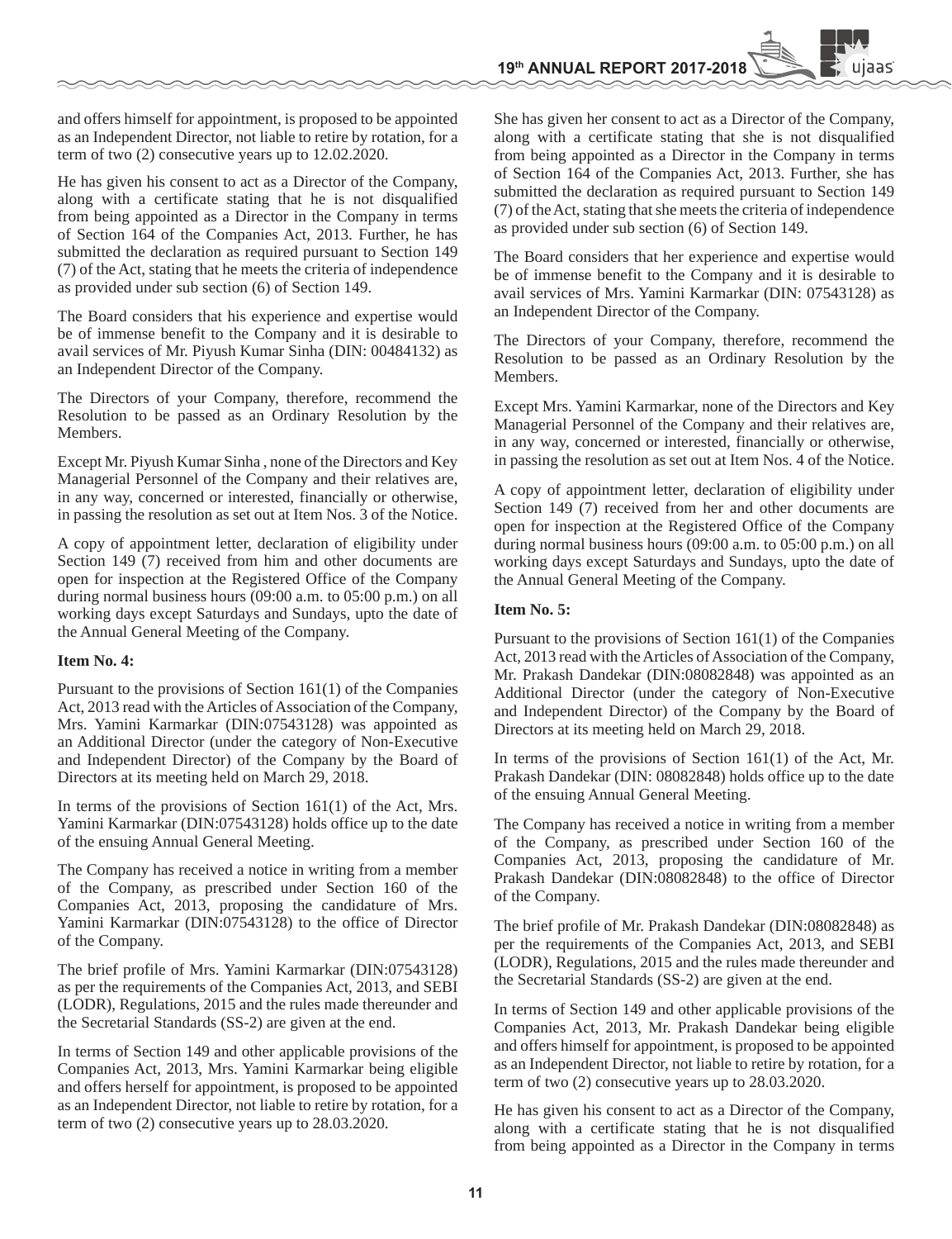of Section 164 of the Companies Act, 2013. Further, he has submitted the declaration as required pursuant to Section 149 (7) of the Act, stating that he meets the criteria of independence as provided under sub section (6) of Section 149.

The Board considers that his experience and expertise would be of immense benefit to the Company and it is desirable to avail services of Mr. Prakash Dandekar (DIN: 08082848) as an Independent Director of the Company.

The Directors of your Company, therefore, recommend the Resolution to be passed as an Ordinary Resolution by the Members.

Except Mr. Prakash Dandekar, none of the Directors and Key Managerial Personnel of the Company and their relatives are, in any way, concerned or interested, financially or otherwise, in passing the resolution as set out at Item Nos. 5 of the Notice.

A copy of appointment letter, declaration of eligibility under Section 149 (7) received from him and other documents are open for inspection at the Registered Office of the Company during normal business hours (9.00 a.m. to 5.00 p.m.) on all working days except Saturdays and Sundays, upto the date of the Annual General Meeting of the Company.

#### **Item No. 6:**

The Main Object of the Company is to carry on the business of manufacturers, repairers, importers, exporters, suppliers of selling agents, distributing agents, intermediaries, representatives for and dealers in transformers, power & distribution transformers, potential and current transformers, metering sets, voltage stabilizers high and low tension switchgears, motors, pumps, furnaces, ovens, heating chambers, control equipments, transmission towers, overhead fittings, mining equipment and electrical sub-station equipments etc. The Company proposes to undertake the following activities in addition to the existing objects:

- a) To carry on business of manufacturing, installations, commissioning, supply, trading of charging station for electric vehicle using electricity generated through solar energy, any other renewable or nonrenewable sources of energy.
- b) To carry on the business of manufacturing, Trading, fleet operating, leasing and renting of all
	- (i) Electric vehicles i.e. Two, Three, Four and Multi Wheeler including E-Cart, Electric Cars, Electric Buses, Electric heavy weight Vehicles that can be charged through Solar Energy or Electricity generated through any renewable / non-renewable source of Power and
	- (ii) Spare Parts thereof inclusive of any equipment (like motors, controllers Power trains, Batteries or any advanced energy storage devices like Lithium ion Battery, super capacitors, fly wheel, GPS systems and its variants which can store energy in form of Electrical, Chemical and Mechanical form like battery, capacitor, fly wheel, & its variants.

c) To carry on business such as import, export, relicenses, periodic inspections and charging station of two-wheeler electric vehicles, three-wheeler electric vehicles and fourwheeler electric vehicles and to provide fleet services.

To enable the Company to commence the aforesaid business, it is proposed to amend the Main Objects under the Objects Clause of the Memorandum of Association (MOA) of the Company.

A copy of the Memorandum and Articles of Association of the Company together with the proposed alterations is available for inspection by the Members of the Company at its Registered Office during normal business hours on all working days except Saturdays and Sundays, upto the date of the Annual General Meeting of the Company.

None of the Director of the Company or the Key Managerial Personnel of the Company or their respective relatives are, in any way, concerned or interested, financially or otherwise, in passing the resolution in respect of alteration of the main object clause of the Company as set out at Item Nos. 6 of the Notice.

#### **Item No. 7:**

The Company is in the business of Solar Energy Power Generation. The Board of Directors is of the opinion that the Company requires additional funds to meet with the needs of growing business, in addition to the funds raised internally and through debt from banks and financial institutions. Hence it is imperative to have enabling approvals to raise a part of the funding requirements for the said purposes as well as for such other corporate purposes as may be permitted under applicable laws through the issue of appropriate securities as defined in the resolution, in Indian or international markets.

Accordingly, It is proposed to raise funds of upto ` 500 crores in one or more tranches through a mix of equity/equity-linked instruments, as may be appropriate. The Members' approval is sought for the issue of such number of Equity Shares, Global Depository Receipts (GDRs), American Depository Receipts (ADRs), Foreign Currency Convertible Bonds (FCCBs), and/or Equity Shares through Depository Receipt Mechanism and/or Fully Convertible Debentures (FCDs) and/or Non Convertible Debentures (NCDs) with warrants, or any other financial instruments convertible into or linked to Equity Shares and/or any other instruments and/or combination of instruments with or without detachable warrants with a right exercisable by the warrant holders to convert or subscribe to the Equity Shares or otherwise, in registered or bearer form or any combination of Securities through public issue(s), private placement(s) or a combination thereof, including issuance of Securities through a Qualified Institutions Placement under Chapter VIII of the SEBI ICDR Regulations.

The Board may in their discretion adopt any one or more of the mechanisms prescribed above to meet its objectives as stated in the aforesaid paragraphs without the need for fresh approval from the shareholders of the Company.

The pricing of the Securities that may be issued to qualified institutional buyers and to other buyers under the Private Placement shall be freely determined subject to such price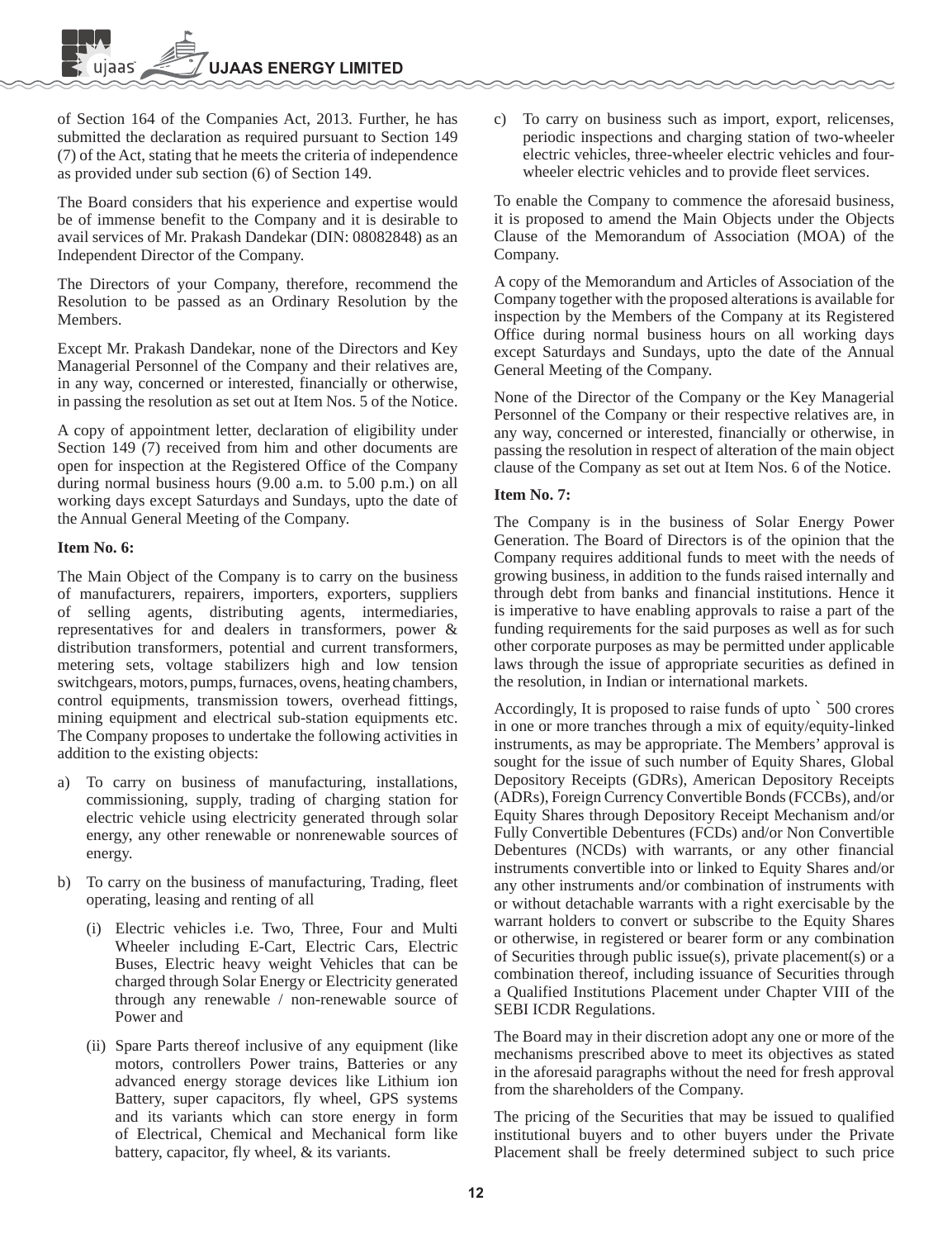not being less than the price calculated in accordance with the SEBI ICDR Regulations. The Company may, in accordance with applicable law, offer a discount of not more than 5% or such percentage as permitted under applicable law on the price determined pursuant to the SEBI ICDR Regulations. The "Relevant Date" for this purpose will be the date when the Board or the Committee of the Board thereof decides to open the Issue for subscription.

The Special Resolution also seeks to give the Board powers to issue Securities in one or more tranche or tranches, at such time or times, at such price or prices and to such person(s) including institutions, incorporated bodies and/or individuals or otherwise as the Board in its absolute discretion deem fit. The detailed terms and conditions for the issue(s)/offering(s) will be determined by the Board or its committee in its sole discretion in consultation with the advisors, lead managers, underwriters and such other authority or authorities as may be necessary considering the prevailing market conditions and in accordance with the applicable provisions of law and other relevant factors.

The Equity Shares allotted or arising out of conversion of any Securities would be listed. The offer/issue/allotment/

conversion/redemption would be subject to the availability of regulatory approvals, if any. The conversion of Securities held by foreign investors into Equity Shares would be subject to the applicable foreign investment cap and relevant foreign exchange regulations. As and when the Board does take a decision on matters on which it has the discretion, necessary disclosures will be made to the stock exchanges as may be required under the provisions of the Listing Regulations.

Section  $62(1)(c)$  of the Companies Act, 2013, provides, inter alia, that when it is proposed to increase the issued capital of a company by allotment of further Equity Shares, such further Equity Shares shall be offered to the existing shareholders of such company in the manner laid down in Section 62 of the Companies Act, 2013 unless the shareholders in a General Meeting decide otherwise. Since, the Special Resolution proposed in the business of the Notice may result in the issue of Equity Shares of the Company to persons other than shareholders of the Company, consent of the shareholders is being sought pursuant to the provisions of Sections 42, 62 and other applicable provisions of the Companies Act, 2013 as well as applicable Rules notified by the Ministry of Corporate Affairs and in terms of the provisions of the Listing Regulations.

#### P**ROFILES OF DIRECTORS SEEKING RE-APPOINTMENT/APPOINTMENT**

Information required under Regulation 36 of the SEBI (Listing Obligations and Disclosure Requirements) Regulations, 2015 and Secretarial Standard 2 (SS-2) with respect to the Director, seeking re-appointment/appointment are as under:

| Name of the Director   Mr. Vikalp Mundra                                                             | (DIN: 00113145)                                                                                                                                                                                                                                                                                                                                                                             | Mr. Piyush Kumar<br><b>Sinha</b><br>(DIN:00484132)                                                                                                                                                                                                                                                                        | Mrs. Yamini<br><b>Karmarkar</b><br>(DIN: 07543128)                                                                                                                                                                                                                                                                                                                                                                                               | Mr. Prakash Dandekar<br>(DIN: 08082848)                                                                                                                                                                                                                                                                                                                                                                                                                                                                                                                                                                |
|------------------------------------------------------------------------------------------------------|---------------------------------------------------------------------------------------------------------------------------------------------------------------------------------------------------------------------------------------------------------------------------------------------------------------------------------------------------------------------------------------------|---------------------------------------------------------------------------------------------------------------------------------------------------------------------------------------------------------------------------------------------------------------------------------------------------------------------------|--------------------------------------------------------------------------------------------------------------------------------------------------------------------------------------------------------------------------------------------------------------------------------------------------------------------------------------------------------------------------------------------------------------------------------------------------|--------------------------------------------------------------------------------------------------------------------------------------------------------------------------------------------------------------------------------------------------------------------------------------------------------------------------------------------------------------------------------------------------------------------------------------------------------------------------------------------------------------------------------------------------------------------------------------------------------|
| Date of Birth                                                                                        | 31.08.1971                                                                                                                                                                                                                                                                                                                                                                                  | 20-12-1960                                                                                                                                                                                                                                                                                                                | 24-10-1971                                                                                                                                                                                                                                                                                                                                                                                                                                       | 16-05-1952                                                                                                                                                                                                                                                                                                                                                                                                                                                                                                                                                                                             |
| Age                                                                                                  | 46                                                                                                                                                                                                                                                                                                                                                                                          | 57                                                                                                                                                                                                                                                                                                                        | 46                                                                                                                                                                                                                                                                                                                                                                                                                                               | 66                                                                                                                                                                                                                                                                                                                                                                                                                                                                                                                                                                                                     |
| Nationality                                                                                          | Indian                                                                                                                                                                                                                                                                                                                                                                                      | Indian                                                                                                                                                                                                                                                                                                                    | Indian                                                                                                                                                                                                                                                                                                                                                                                                                                           | Indian                                                                                                                                                                                                                                                                                                                                                                                                                                                                                                                                                                                                 |
| Date of Appointment/<br>Re-appointment in the<br>Company                                             | 24.09.2015                                                                                                                                                                                                                                                                                                                                                                                  | 13-02-2018                                                                                                                                                                                                                                                                                                                | 29-03-2018                                                                                                                                                                                                                                                                                                                                                                                                                                       | 29-03-2018                                                                                                                                                                                                                                                                                                                                                                                                                                                                                                                                                                                             |
| Brief Profile of the<br>Director including<br>nature of expertise<br>in specific functional<br>areas | He is a graduate<br>in Electrical<br>Engineering & post<br>graduate in Financial<br>Management. He is<br>actively involved<br>in design, selection<br>of technology and<br>keenly supervise<br>project management.<br>He plays a major<br>role in providing<br>strategic directions<br>and effective<br>business planning.<br>He is Vice-Chairman<br>of Renewable<br>committee of<br>IEEMA. | He is a Ph. D.<br>from Sardar Patel<br>University and<br>a professor of<br>Marketing in IIM-<br>Ahmedabad. He has<br>an experience of<br>more than 20-year<br>in academics and<br>industry. During<br>his tenure in the<br>corporate world<br>he worked as a<br><b>Marketing Manager</b><br>for Gujarat Gas and<br>Rasna. | She is an Associate<br>Professor at Institute<br>of Management<br>Studies, Devi Ahilya<br>University, Indore.<br>She has a teaching<br>experience of over 20<br>years. Her academic<br>qualifications include<br>Master of Management<br>Science (MMS),<br>Ph.D. in International<br>Finance, FDP from IIM<br>Ahmedabad. She has<br>done "Certified Program<br>in Entrepreneurship<br>Teaching" from Indian<br>School of Business,<br>Hyderabad. | He is a product designer<br>with an experience of $35+$<br>years in product designing.<br>He is a hardware designer<br>(analog and digital including<br>FPGA), firmware designer (C<br>and assembly) and software<br>designer (VC, Basic and<br>VB). He has completed his<br>M.Tech., Electrical Engineering<br>(Microwaves and Radar) from<br>Indian Institute of Technology,<br>Bombay and B.E., Electrical<br>Engineering from Devi Ahilya<br>Vishwavidyalaya, Indore<br>(DAVV). He has specialization<br>in Electronics R&D, Pilot<br>Production and Automotive<br>Vehicle Electrical Integration. |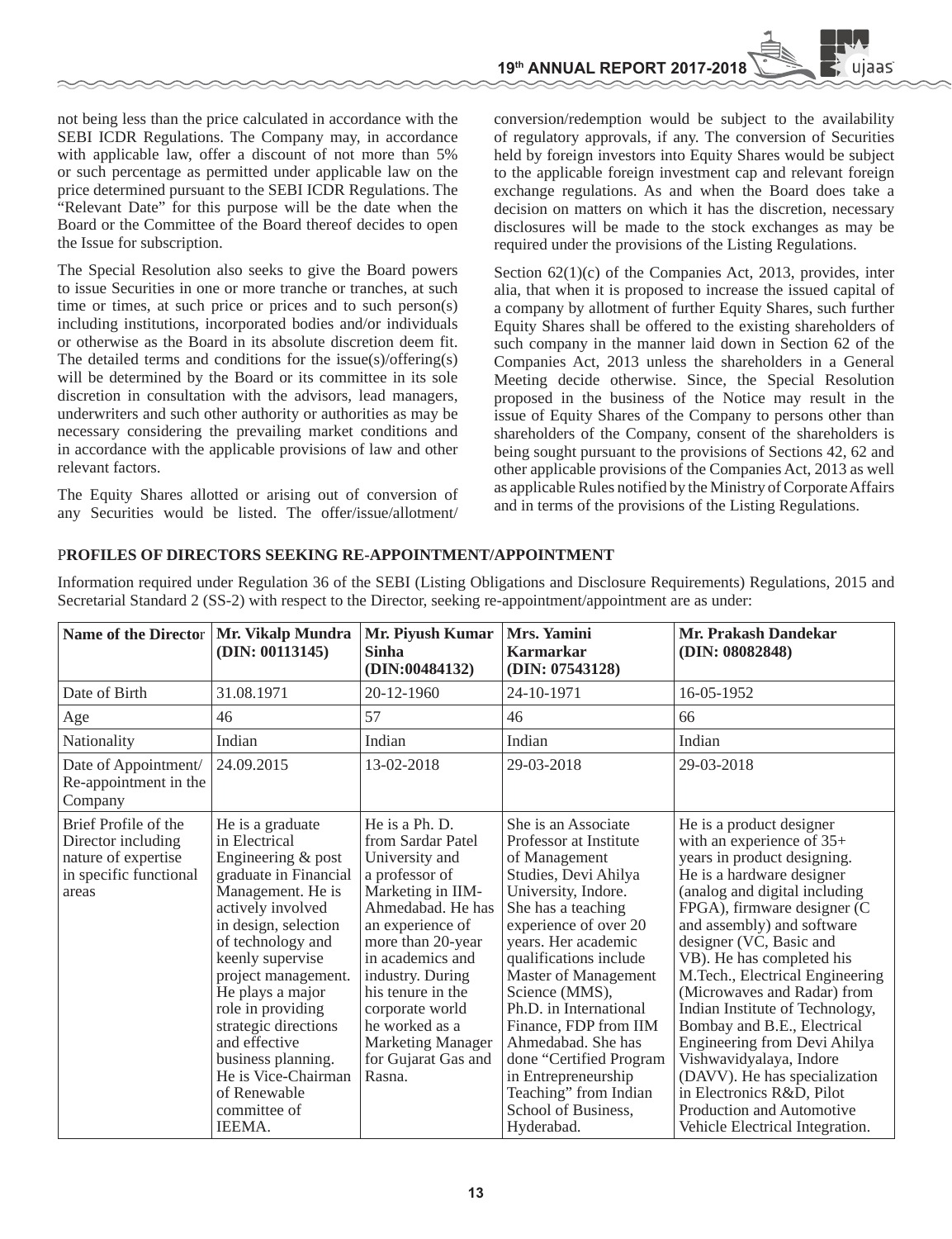**UJAAS ENERGY LIMITED** 

| Name of the Director                                                 | Mr. Vikalp Mundra<br>(DIN: 00113145)                                                  | Mr. Piyush Kumar<br><b>Sinha</b><br>(DIN:00484132)             | Mrs. Yamini<br><b>Karmarkar</b><br>(DIN: 07543128)              | Mr. Prakash Dandekar<br>(DIN: 08082848)                    |
|----------------------------------------------------------------------|---------------------------------------------------------------------------------------|----------------------------------------------------------------|-----------------------------------------------------------------|------------------------------------------------------------|
| No. of shares held in<br>the Company as on<br>March 31, 2018         | Given separate table<br>below                                                         | N <sub>il</sub>                                                | N <sub>il</sub>                                                 | Nil                                                        |
| Directorships in other<br>listed Companies                           | <b>Nil</b>                                                                            | 2(Two)                                                         | <b>Nil</b>                                                      | Nil                                                        |
| Membership /<br>Chairmanship of<br>Committees of the<br>other Boards | Please refer Corporate Governance Report                                              |                                                                |                                                                 |                                                            |
| No. of Board<br>meetings attended<br>during $FY17-18$                | Please refer Corporate Governance Report                                              |                                                                |                                                                 |                                                            |
| Inter se relationship<br>between the Directors                       | He is son of Mr.<br>Shyamsunder<br>Mundra and Real<br>Brother of Mr.<br>Anurag Mundra | He is not related to<br>any of the Director<br>of the Company. | She is not related to any<br>of the Director of the<br>Company. | He is not related to any of the<br>Director of the Company |

#### **DIRECTOR'S INTEREST**

 $\mathbf{E}$  ujaas

| <b>Name</b>                 | Shareholding at the end of the year |                                     |                                                    |  |  |
|-----------------------------|-------------------------------------|-------------------------------------|----------------------------------------------------|--|--|
|                             | <b>No of Shares</b>                 | % of total Shares<br>of the Company | % of Shares pledged/<br>encumbered to total Shares |  |  |
| Mr. Shyam Sunder Mundra     | 48644880                            | 24.32                               | 0.00                                               |  |  |
| Shyamsunder Gendalal Mundra | 49663880                            | 24.83                               | 0.00                                               |  |  |
| Mr. Anurag Mundra           | 6416120                             | 3.21                                | 0.00                                               |  |  |
| Mr. Vikalp Mundra           | 6605840                             | 3.30                                | 0.00                                               |  |  |
| Mrs. Geeta Mundra           | 5448080                             | 2.72                                | 0.00                                               |  |  |
| Vikalp S Mundra             | 2352000                             | 1.18                                | 0.00                                               |  |  |
| Mrs. Vandana Mundra         | 1872000                             | 0.94                                | 0.00                                               |  |  |
| Anurag S Mundra             | 436280                              | 0.22                                | 0.00                                               |  |  |
| Mrs. Sarita Mundra          | 1200                                | 0.00                                | 0.00                                               |  |  |
|                             | 121440280                           | 60.72                               | 0.00                                               |  |  |

**Note: (\*) Shri Ram Chandra Maharaja Trust represented by its Trustee named Vikalp Shyam Sunder Mundra Holding**  4386680 shares i.e (2.19%) was under process for its Reclassification from Promoter Group Category to Public Category and Reclassified to Public Category w.e.f. 29-05-2018.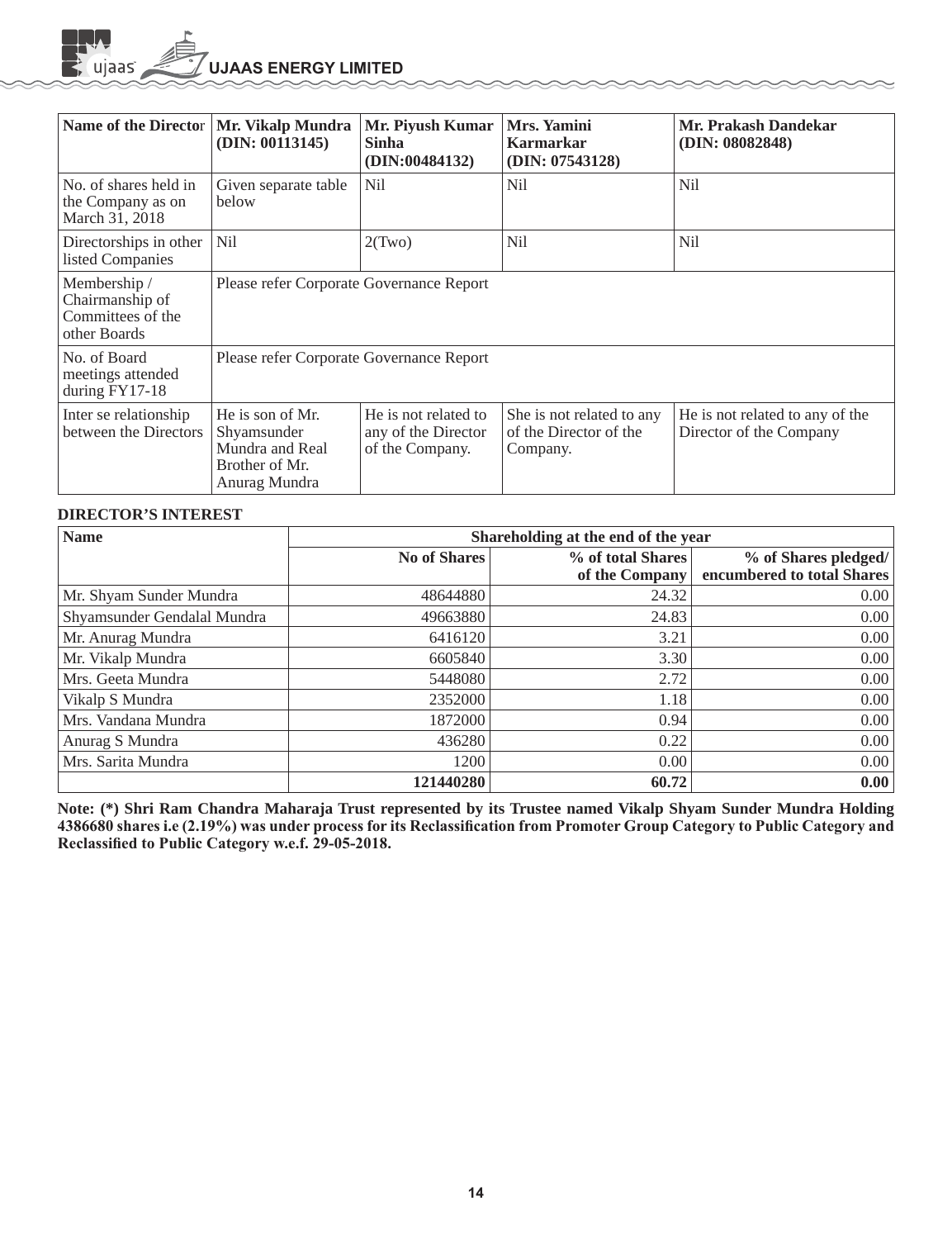## **UJAAS ENERGY LIMITED**

CIN:L31200MP1999PLC013571

Regd. Office : Survey No. 211/1, Opp. Sector C & Metalman, Sanwer Road Industrial Area, Indore-452015

## **ATTENDANCE SLIP**

**(Shareholders attending the Meeting in person or by Proxy are requested to complete the attendance slip and hand it over at the entrance of the meeting hall.)**

| Folio No./DP ID-Client ID :                                |
|------------------------------------------------------------|
| Name and Address of the Shareholder:<br>[in BLOCK LETTERS] |
| No. of Shares held :                                       |
| Name of Proxy (if any)<br>[in BLOCK LETTERS]               |

We/I hereby record my presence at the Nineteenth Annual General Meeting of the Company on Tuesday, 18<sup>th</sup> September, 2018 at 3:30 P.M. at NRK Business Park, Vijay Nagar Square, Indore - 452010 (M.P.)

Signature of the Shareholder/Proxy/Representative

uiaas

Note: Members are requested to bring their copy of Annual report to the meeting.

 $\overline{\phantom{a}}$  , and the contract of the contract of the contract of the contract of the contract of the contract of the contract of the contract of the contract of the contract of the contract of the contract of the contrac

## **UJAAS ENERGY LIMITED**

CIN:L31200MP1999PLC013571

Regd. Office : Survey No. 211/1, Opp. Sector C & Metalman, Sanwer Road Industrial Area, Indore-452015

## **ELECTRONIC VOTING PARTICULARS**

| <b>EVSN [E-voting Sequence Number]</b> | <b>User Id</b> | <b>Password</b> |
|----------------------------------------|----------------|-----------------|
|                                        |                |                 |

#### **Notes :**

1. Please read the instructions given in the Notice of the 19th Annual General Meeting carefully before voting electronically.

2. The Remote e-Voting Period Commences On 15<sup>th</sup> September, 2018 [09:00 A.M.] and ends on 17<sup>th</sup> September, 2018 [5:00 P.M.].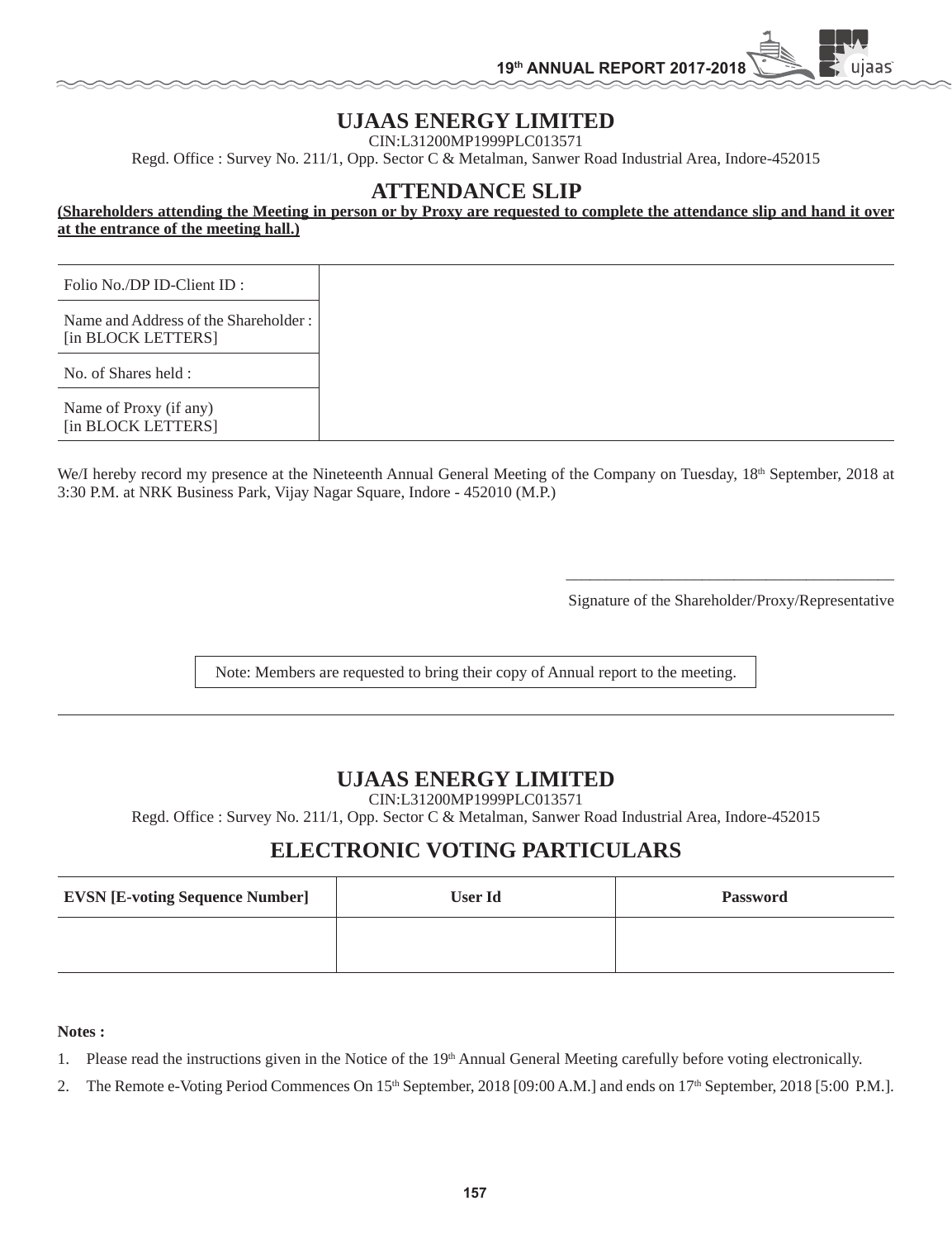

# **UJAAS ENERGY LIMITED**

CIN:L31200MP1999PLC013571

Regd. Office: Survey No. 211/1, Opp. Sector C & Metalman, Sanwer Road Industrial Area, Indore-452015

## **PROXY FORM**

[Pursuant to the Section 105(6) of the Companies Act, 2013 and Rule 19(3) of the Companies (Management and Administration) Rules, 2014]

| Name of the Member(s): $\sqrt{\frac{1}{2}}$                                                                                                                                                                                         |
|-------------------------------------------------------------------------------------------------------------------------------------------------------------------------------------------------------------------------------------|
|                                                                                                                                                                                                                                     |
|                                                                                                                                                                                                                                     |
| I/We, being the holder/s of ______________ equity shares of the Ujaas Energy Limited, hereby appoint:                                                                                                                               |
|                                                                                                                                                                                                                                     |
| Address: <u>Address:</u> Address: Address: Address: Address: Address: Address: Address: Address: Address: Address: Address: Address: Address: Address: Address: Address: Address: Address: Address: Address: Address: Address: Addr |
|                                                                                                                                                                                                                                     |
|                                                                                                                                                                                                                                     |
|                                                                                                                                                                                                                                     |
|                                                                                                                                                                                                                                     |
| 3. Name: $E$ -mail Id:                                                                                                                                                                                                              |
|                                                                                                                                                                                                                                     |
|                                                                                                                                                                                                                                     |

As my/our proxy to attend and vote (on a poll) for me/us and on my/our behalf at the **19th Annual General Meeting** of the Company, to be held on Tuesday, September 18, 2018 at 03:30 p.m. at the Corporate Office of the Company situated at NRK Business **park, Vijay Nagar Square, Indore, (M.P)** and at any adjournment thereof in respect of such resolutions as are indicated below:

| S. No. | Particulars                                                                                                                                                                                                                        | For | Against |
|--------|------------------------------------------------------------------------------------------------------------------------------------------------------------------------------------------------------------------------------------|-----|---------|
| 1.     | Consider and adopt the Audited Standalone and Consolidated Financial Statements, Reports of the<br>Board & Auditors' for the year ended 31 <sup>st</sup> March, 2018                                                               |     |         |
| 2.     | Re-appoint of Mr. Vikalp Mundra (DIN: 00113145) as a Director who retires by rotation.                                                                                                                                             |     |         |
| 3.     | Appointment of Mr. Piyush Sinha (DIN: 00484132) as Independent Director.                                                                                                                                                           |     |         |
| 4.     | Appointment of Mrs. Yamini Karmarkar (DIN: 07543128) as Independent Director.                                                                                                                                                      |     |         |
| 5.     | Appointment of Mr. Prakash Dandekar (DIN: 08082848) as Independent Director.                                                                                                                                                       |     |         |
| 6.     | Alteration in the main object clause of the Memorandum of Association of the Company                                                                                                                                               |     |         |
|        | Issue of further securities by the Company                                                                                                                                                                                         |     |         |
|        | $\mathcal{A}$ are a set of the set of the set of the set of the set of the set of the set of the set of the set of the set of the set of the set of the set of the set of the set of the set of the set of the set of the set of t |     |         |

\*Applicable for investors holding shares in electronic form.

Signed this\_\_\_\_\_\_\_\_\_\_\_\_\_\_\_\_\_\_\_\_\_\_\_\_\_\_\_\_\_\_\_\_\_\_\_\_\_ day of \_\_\_\_\_\_\_\_\_\_\_2018

\_\_\_\_\_\_\_\_\_\_\_\_\_\_\_\_\_\_\_\_ Signature of Shareholder

**Note: This Form of Proxy in order to be effective should be duly completed and deposited at the Registered**  Office of the Company, not less than 48 hours before the commencement of the Meeting.

Affix Revenue stamp